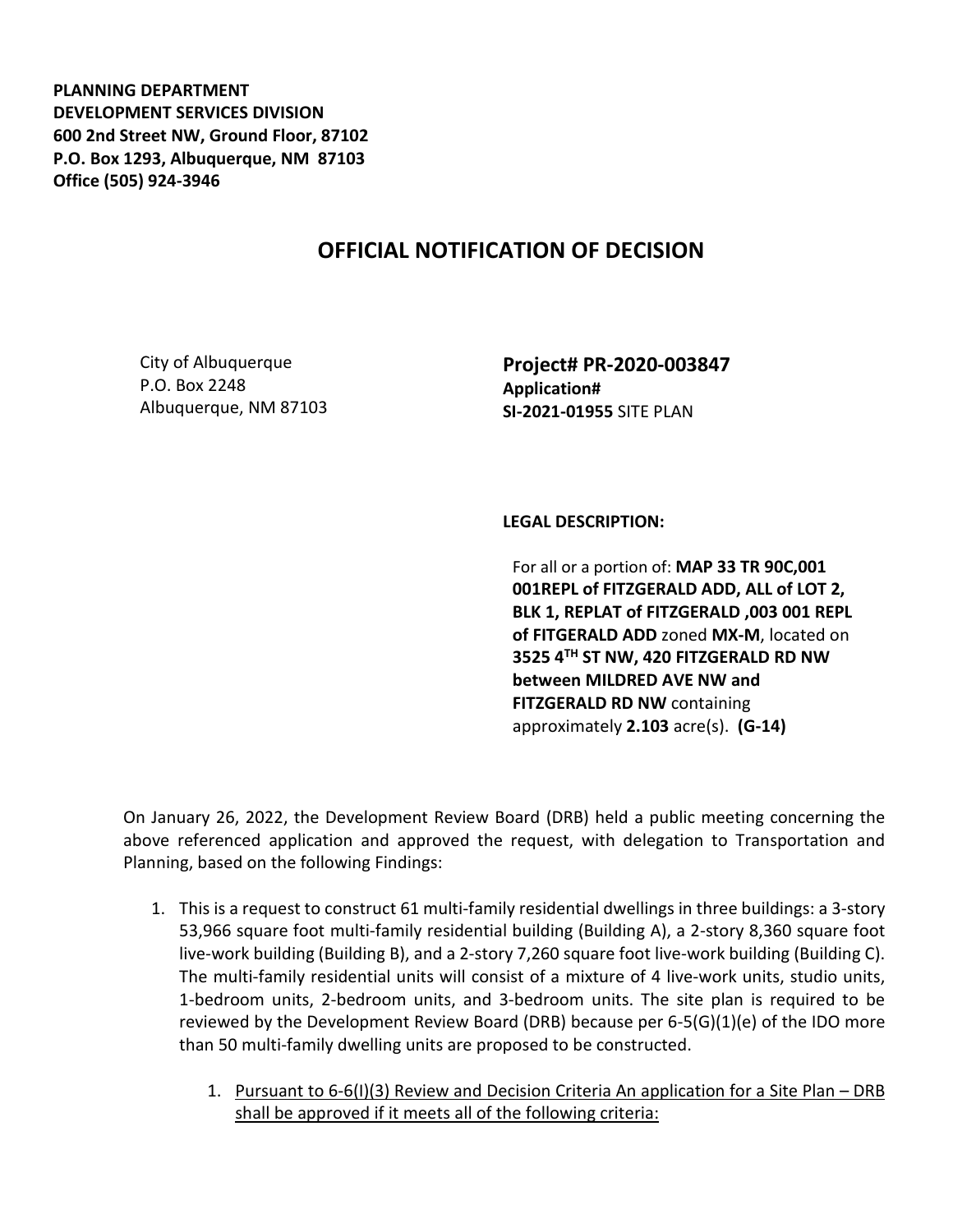a. 6-6(I)(3)(a) *The Site Plan complies with all applicable provisions of this IDO, the DPM, other adopted City regulations, and any conditions specifically applied to development of the property in a prior permit or approval affecting the property.*

The proposed development meets/exceeds the dimensional standards, parking, and landscaping/screening requirements of the IDO. The setbacks of the buildings complies with the setbacks of the North  $4<sup>th</sup>$  Corridor – CPO-9 and the MX-M zone district. The maximum height of 40-feet for Building A and 25-feet for Buildings B and C comply with the 55-foot maximum building height of the North 4<sup>th</sup> Corridor – CPO-9. The proposed parking is 118 spaces where a minimum of 97 parking spaces are required. The proposed landscaping being provided is 20,407 square feet where a minimum of 16,045 square feet is required. The façade design requirements of 5-11(E)(2)(b) must be met per the Planning conditions of approval below.

*b.* 6-6(I)(3)(b) *The City's existing infrastructure and public improvements, including but not limited to its street, trail, drainage, and sidewalk systems, have adequate capacity to serve the proposed development, and any burdens on those systems have been mitigated to the extent practicable.* 

The site has access to a full range of urban services including utilities, roads and emergency services. A traffic impact study (TIS) was not required for this project.

*c.* 6-6(I)(3)(c) *If the subject property is within an approved Master Development Plan, the Site Plan shall meet any relevant standards in the Master Development Plan in addition to any standards applicable in the zone district the subject property is in.*

The subject property is not located within an approved Master Development Plan, therefore this criterion does not apply.

- 2. The breezeway tunnel design must include windows and doors as appropriate.
- 3. The neighborhood will be consulted on the outdoor play area design, and the design must follow the requirements of the New Mexico Finance Authority.
- 4. An Infrastructure List was approved with this Site Plan. A recorded Infrastructure Improvements Agreement (IIA) must be submitted.
- 5. The proposed development is permitted within the MX-M zone district.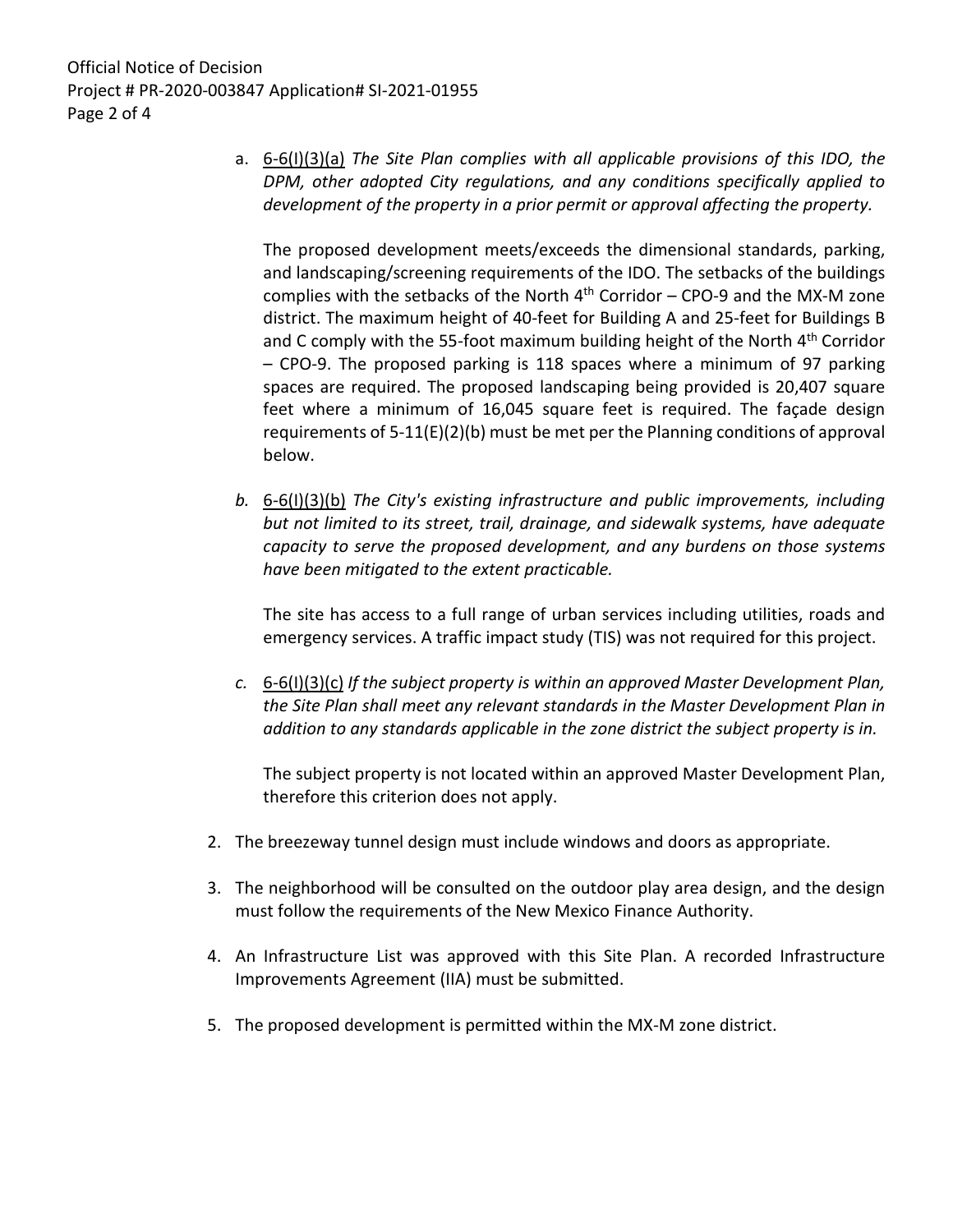## **Conditions:**

- 1. This Site Plan is valid 7 years from DRB approval (1/26/2022). An extension may be requested prior to the expiration date.
- 2. Final sign off is delegated to Transportation for the revision of the Plat (SD-2021- 00219) to clarify the details of the shared access way to include all elements of the Site Plan as well as the addition of the sidewalk easement with the revision of the sidewalk moving along 4<sup>th</sup> Street; the redesign of the road and sidewalk accessed from Fitzgerald as stated by Parks and Recreation; the clarification of work order items; minor labeling and labeling of all pedestrian ways, dimensioning as stated, labeling of overhang for the 16-foot parking spaces, and labeling of curbed and paved surfaces.
- 3. Final sign off is delegated to Planning to update the Utility Plan to the version distributed to ABCWUA on January 19, 2022 and as emailed January 26, 2022; the inclusion of a required note specifying that the southernmost building footer shall be designed such as the adjacent sewer main can be maintained without dividing the footer on behalf of ABCWUA; revise the material of the walkway from gravel to stabilized crusher fine; clarify the planting of vines along the southern edge of the property by either enlarging the symbol or adding a detail; eliminate the tree at the northeast corner of the Landscape Plan and chamfer the sidewalk corners of the sidewalk to provide an easier transition on behalf of Parks and Recreation; a recorded IIA; a note be added to the Landscape Plan as follows: "Drainage pond to be stabilized per COA Interim guidelines for drainage pond seeding and slope stabilization (Section 1013) or per a future landscape plan that provides equivalent and better outcome for stabilization, maintenance and aesthetic quality;" Solid Waste signature; the north and south facades be re-checked and re-designed as needed to be compliant with the IDO; add north elevations for Buildings 2 and 3; detail how the façade design requirements for Buildings 2 and 3 are met; confirm that the windows on the upper floors are recessed at least 2 inches; and confirm that a minimum of 30% of the surface is transparent windows or doors.
- 4. The applicant will obtain final sign off from Transportation and Planning by April 27, 2022 or the case may be scheduled for the next DRB hearing and could be denied her the DRB Rules of Procedure.

APPEAL: If you wish to appeal this decision, you must do so within 15 days of the DRB's decision or by **FEBRUARY 10, 2022.** The date of the DRB's decision is not included in the 15-day period for filing an appeal, and if the 15<sup>th</sup> day falls on a Saturday, Sunday or Holiday, the next working day is considered as the deadline for filing the appeal.